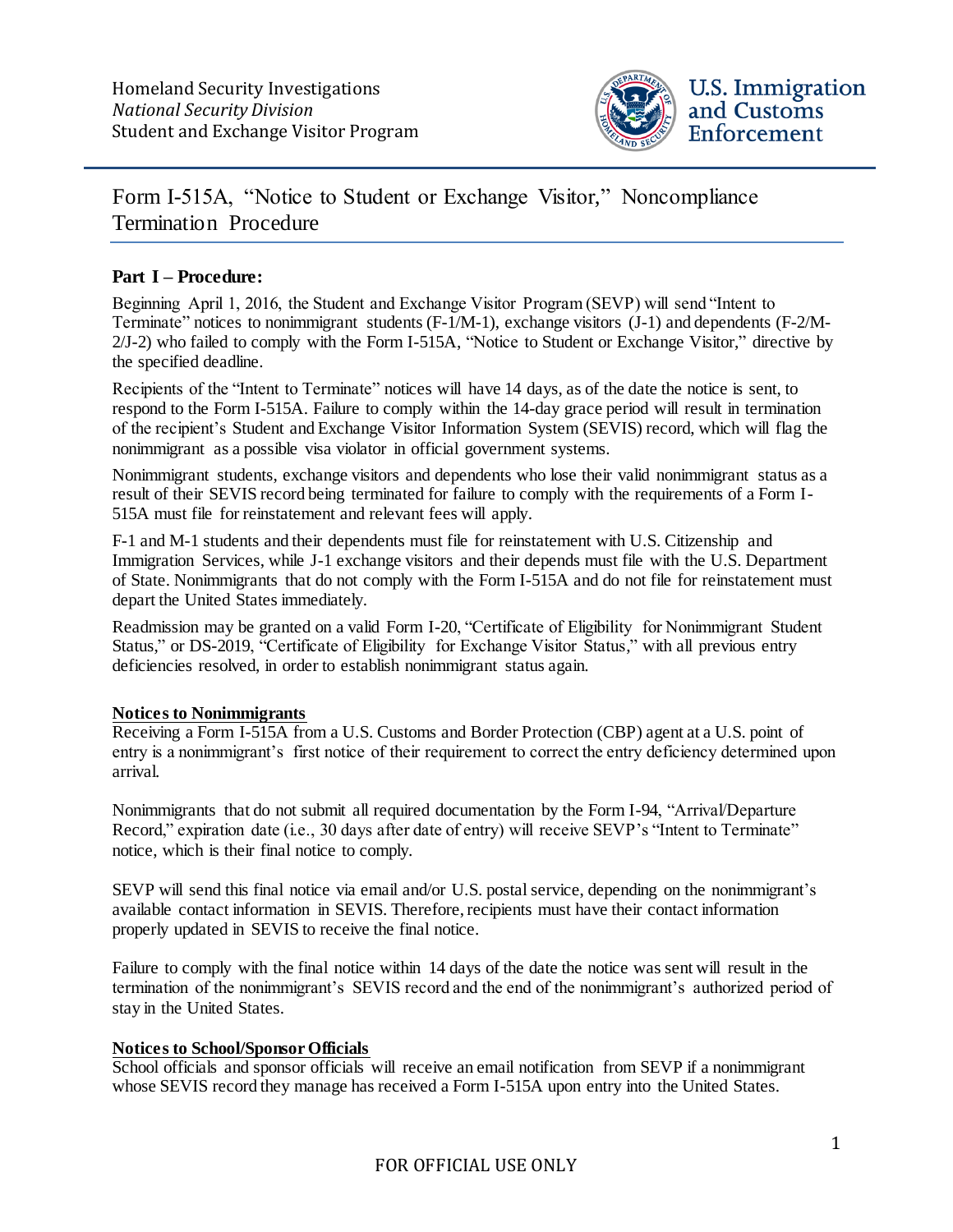Approximately 20 days after the date of entry, if the nonimmigrant has yet to comply with the Form I-515A, SEVP will send the school official a second notice via email of the nonimmigrant's obligation to comply with the requirements of the Form I-515A.

If the nonimmigrant does not respond to the Form I-515A within the initial 30-day deadline, SEVP will also copy the school official on the "Intent to Terminate" notice it sends to the nonimmigrant.

Failure to comply with the "Intent to Terminate" notice within 14 days of the date the notice was sent will result in the termination of the nonimmigrant's SEVIS record and the end of the nonimmigrant's authorized period of stay in the United States.

# **Part II – Form I-515A**

Any nonimmigrant student, exchange visitor and dependent who receives temporary admission into the United States with a Form I-515A must comply with the Form I-515A directive within 30 days of entry. Compliance entails resolution of the reason for the issuance of the Form I-515A at the port of entry and submittal of all required documentation to the SEVP Form I-515A Processing Team.

It is a school official's or sponsor official's responsibility to ensure the nonimmigrant who received the Form I-515A understands the importance of properly responding and complying with the form. The school/sponsor official should clearly communicate to the nonimmigrant that failing to respond to SEVP by the specified deadline will result in the loss of nonimmigrant status.

### **Receiving a Form I-515A**

CBP officials issue Forms I-515A to nonimmigrant students, exchange visitors and/or dependents when the nonimmigrant lacks proper entry documentation. The most common reasons for issuance include:

- Lack of travel endorsement by a school official or sponsor official on the Form I-20 or DS-2019.
- Lack of evidence of payment of the I-901 SEVIS Fee.
- Lack of a valid SEVIS record associated with the Form I-20 or DS-2019 used on entry (i.e., the SEVIS record is not in Active or Initial status).

Only original, fully signed Forms I-20 and DS-2019 are acceptable for submission to SEVP when responding to the Form I-515A directive. Electronic copies and photocopies of the Forms I-20 and DS-2019 will not be accepted. Original Forms I-20 and DS-2019 are returned to the school or sponsor for return to the student or exchange visitor once the Form I-515A is adjudicated.

All documentation required to comply with the Form I-515A must be submitted to SEVP, in all instances, within 30 days of date of entry.

#### **Complying with a Form I-515A**

Compliance is defined as the nonimmigrant and school/sponsor official correcting the entry deficiency, the nonimmigrant mailing the required documents to SEVP within 30 days of entry and SEVP adjudicating the Form I-515A.

As indicated on the Form I-515A instructions, SEVP must receive original documents to render an adjudicative decision. Required documentation includes:

- An updated, original, signed Form I-20 or DS-2019 (exchange visitors must have signatures in blue ink).